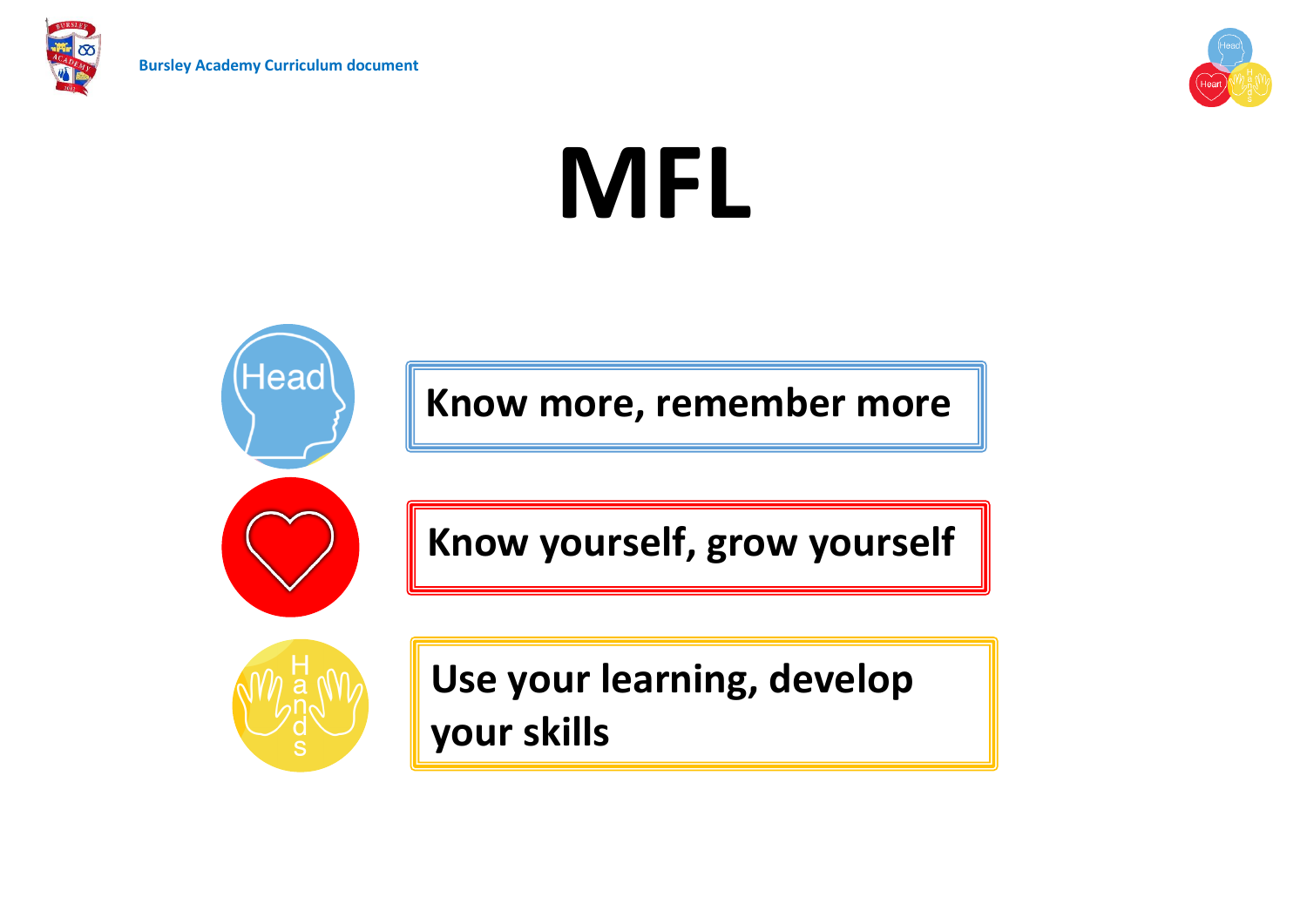



# Curriculum overview

| Year          |                     | Autumn                              | Spring                               | Summer                                  |
|---------------|---------------------|-------------------------------------|--------------------------------------|-----------------------------------------|
| 1             | Strand              | Taster unit                         |                                      |                                         |
|               | <b>Termly Focus</b> |                                     |                                      | Introduction to MFL                     |
| $\mathcal{P}$ | Strand              | Transition unit                     |                                      |                                         |
|               | <b>Termly Focus</b> |                                     |                                      | Greetings/colours/Family/pets           |
| 3             | Strand              | Food                                |                                      |                                         |
|               | <b>Termly Focus</b> |                                     |                                      |                                         |
| 4             | Strand              | About Me-Looks/ Clothes             |                                      |                                         |
|               | <b>Termly Focus</b> |                                     |                                      |                                         |
| 5.            | Strand              |                                     | About me - interests                 |                                         |
|               | <b>Termly Focus</b> | Feelings, family and how they spend | Interests and hobbies they have with | Sports (adding to hobbies and linked to |
|               |                     | time at home.                       | friends.                             | major sporting events)                  |
| 6             | Strand              | Food and conversation               |                                      |                                         |
|               | <b>Termly Focus</b> | Food at the market and preferences  | The café and Ice cream parlour       | Eating at a restaurant                  |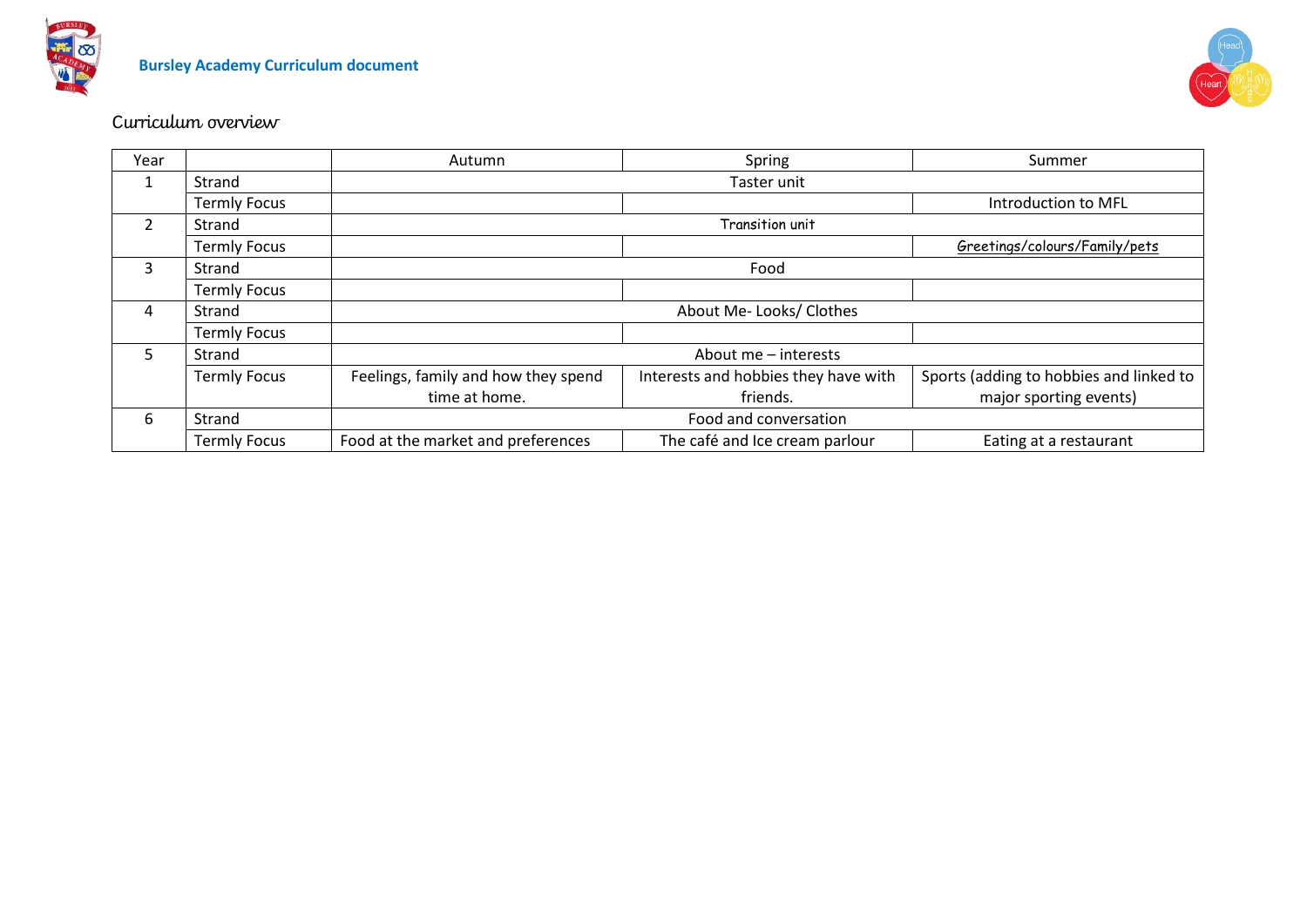



### MFL (Year 1): Strand of learning – Taster unit summer term

| Crucial Knowledge-<br>summer                         | Expanded Knowledae | Applu,<br>' Prove |
|------------------------------------------------------|--------------------|-------------------|
| $\overline{\phantom{a}}$<br>r undated<br>r De<br>. . |                    |                   |

### MFL (Year 2): Strand of learning – Transition unit – greetings, colours, families, pets

| 'rucial<br>(Structures)<br>I erm<br>. Knowledge- | <b>Yn</b><br>inded Knowledae | Prove<br>Applu |
|--------------------------------------------------|------------------------------|----------------|
| updated<br>be<br>ັ                               |                              |                |

### MFL (Year 3/4): Strand of learning – Food (Cycle B 2021-22)

| Crucial Knowledge - (Autumn)                                                                                                                                | Expanded Knowledge                                                               | Intent/Prove                                                                                                                                                                                                                      |
|-------------------------------------------------------------------------------------------------------------------------------------------------------------|----------------------------------------------------------------------------------|-----------------------------------------------------------------------------------------------------------------------------------------------------------------------------------------------------------------------------------|
| Vocabulary:                                                                                                                                                 | Vocabulary:                                                                      | Vocabulary:                                                                                                                                                                                                                       |
| Know 10 pieces of food from memory and $ $<br>their genders, e.g. le pain, les chips, la<br>pomme<br>J'aime, j'adore, je déteste, j n'aime pas<br>Parce que | Specific adjectives related to food<br>Relating adjective endings to le, la, les | Using vocabulary in sentences in writing<br>$\qquad \qquad$<br>and verbally<br>Expressing opinions about food in writing<br>and verbally<br>Translating simple sentences<br>$\overline{\phantom{0}}$                              |
| Pronunciation:<br>$Ch = sh$<br>$Es = ay$<br>$J = jsh$<br>Accents affect the "e" sound $\acute{e}$ = ay<br>and $\grave{e}$ =<br>$e$ (as in bet)              |                                                                                  | Pronunciation:<br>Pronouncing familiar words correctly<br>$\overline{\phantom{0}}$<br>when speaking French<br>Pronouncing familiar and simple<br>$\overline{\phantom{a}}$<br>unfamiliar words correctly when reading<br>in French |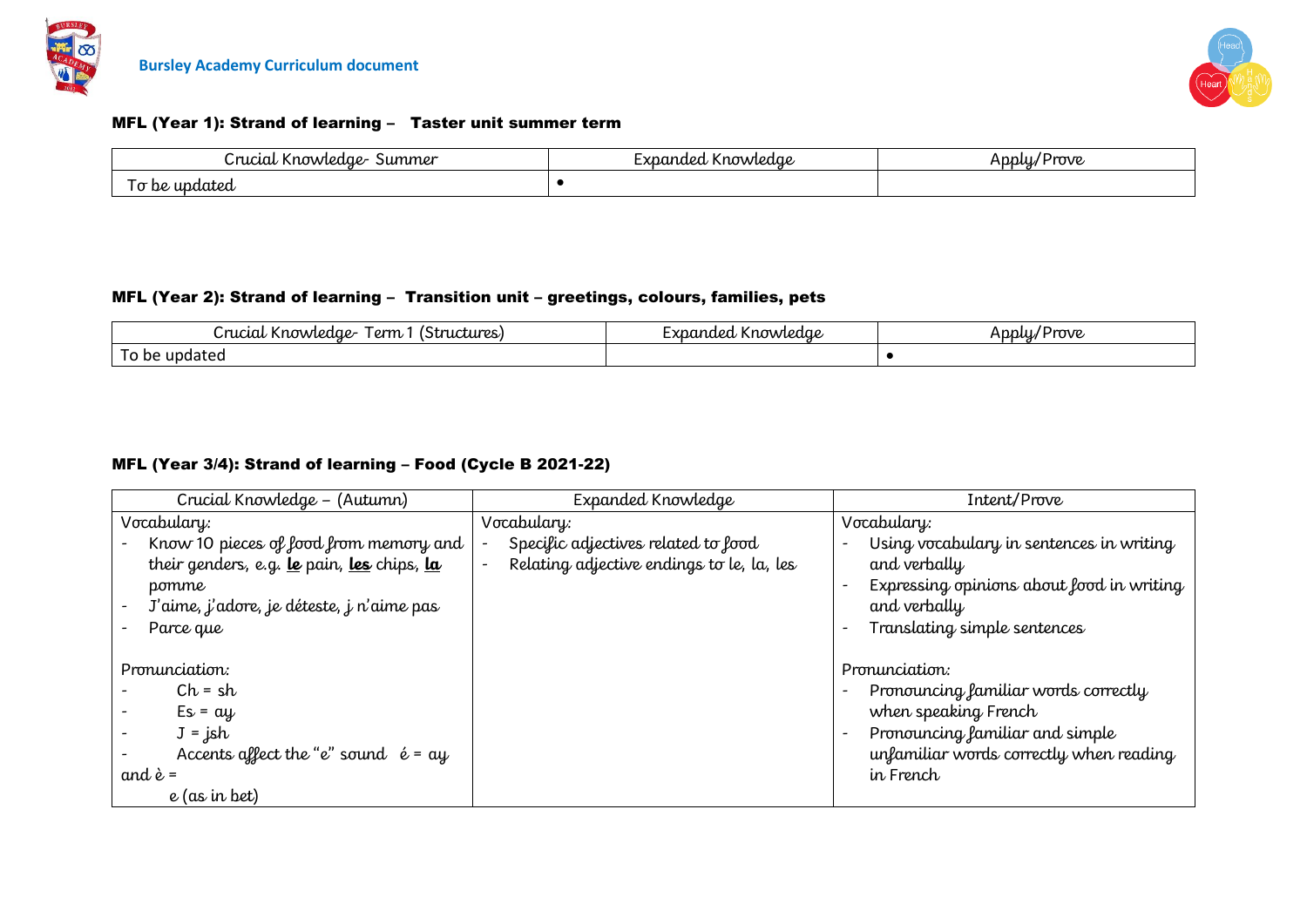



| S and $T$ at the end of words are silent<br>Reading:<br>Reading people's opinions on food<br>Reading:<br>Read familiar vocabulary fluently<br>Reading simple poems<br>Reading small passages about food<br>(previously<br>$\overline{\phantom{0}}$<br>Listening and Responding:<br>taught)<br>Attempt to read simple unfamiliar<br>Listening and Responding:<br>vocabulary using the pronunciation<br>Expand on responses by using "parce<br>Responding to instructions<br>Bingσ/Lotto!<br>que" (because) and expressing an opinion<br>rules<br>above<br>Responding to teacher and peer questions<br>Listening and Responding: |
|--------------------------------------------------------------------------------------------------------------------------------------------------------------------------------------------------------------------------------------------------------------------------------------------------------------------------------------------------------------------------------------------------------------------------------------------------------------------------------------------------------------------------------------------------------------------------------------------------------------------------------|
|                                                                                                                                                                                                                                                                                                                                                                                                                                                                                                                                                                                                                                |
|                                                                                                                                                                                                                                                                                                                                                                                                                                                                                                                                                                                                                                |
|                                                                                                                                                                                                                                                                                                                                                                                                                                                                                                                                                                                                                                |
|                                                                                                                                                                                                                                                                                                                                                                                                                                                                                                                                                                                                                                |
|                                                                                                                                                                                                                                                                                                                                                                                                                                                                                                                                                                                                                                |
|                                                                                                                                                                                                                                                                                                                                                                                                                                                                                                                                                                                                                                |
|                                                                                                                                                                                                                                                                                                                                                                                                                                                                                                                                                                                                                                |
|                                                                                                                                                                                                                                                                                                                                                                                                                                                                                                                                                                                                                                |
|                                                                                                                                                                                                                                                                                                                                                                                                                                                                                                                                                                                                                                |
|                                                                                                                                                                                                                                                                                                                                                                                                                                                                                                                                                                                                                                |
| Listen giving eye contact and<br>Writing:                                                                                                                                                                                                                                                                                                                                                                                                                                                                                                                                                                                      |
| Labelling food<br>appropriate                                                                                                                                                                                                                                                                                                                                                                                                                                                                                                                                                                                                  |
| Writing opinions about food<br>body language                                                                                                                                                                                                                                                                                                                                                                                                                                                                                                                                                                                   |
| Respond by saying "oui, s'il vous<br>Writing poems about food                                                                                                                                                                                                                                                                                                                                                                                                                                                                                                                                                                  |
| plait" or                                                                                                                                                                                                                                                                                                                                                                                                                                                                                                                                                                                                                      |
| "non, merci"                                                                                                                                                                                                                                                                                                                                                                                                                                                                                                                                                                                                                   |
| Writing:                                                                                                                                                                                                                                                                                                                                                                                                                                                                                                                                                                                                                       |
| Write familiar, pre-taught words with                                                                                                                                                                                                                                                                                                                                                                                                                                                                                                                                                                                          |
| the                                                                                                                                                                                                                                                                                                                                                                                                                                                                                                                                                                                                                            |
| correct spelling from memory (at least                                                                                                                                                                                                                                                                                                                                                                                                                                                                                                                                                                                         |
| 10)                                                                                                                                                                                                                                                                                                                                                                                                                                                                                                                                                                                                                            |
| Write unfamiliar words which can be<br>$\overline{\phantom{a}}$                                                                                                                                                                                                                                                                                                                                                                                                                                                                                                                                                                |
| recognised, even if                                                                                                                                                                                                                                                                                                                                                                                                                                                                                                                                                                                                            |
| the spelling is not correct                                                                                                                                                                                                                                                                                                                                                                                                                                                                                                                                                                                                    |
| Y3 - write long phrases or sentences                                                                                                                                                                                                                                                                                                                                                                                                                                                                                                                                                                                           |
| with                                                                                                                                                                                                                                                                                                                                                                                                                                                                                                                                                                                                                           |
| the support of a model                                                                                                                                                                                                                                                                                                                                                                                                                                                                                                                                                                                                         |
| Y4 - write phrases from memory                                                                                                                                                                                                                                                                                                                                                                                                                                                                                                                                                                                                 |
| using                                                                                                                                                                                                                                                                                                                                                                                                                                                                                                                                                                                                                          |
| familiar, pre-taught vocabulary                                                                                                                                                                                                                                                                                                                                                                                                                                                                                                                                                                                                |
| Y4 - write sentences using familiar,                                                                                                                                                                                                                                                                                                                                                                                                                                                                                                                                                                                           |
| pre                                                                                                                                                                                                                                                                                                                                                                                                                                                                                                                                                                                                                            |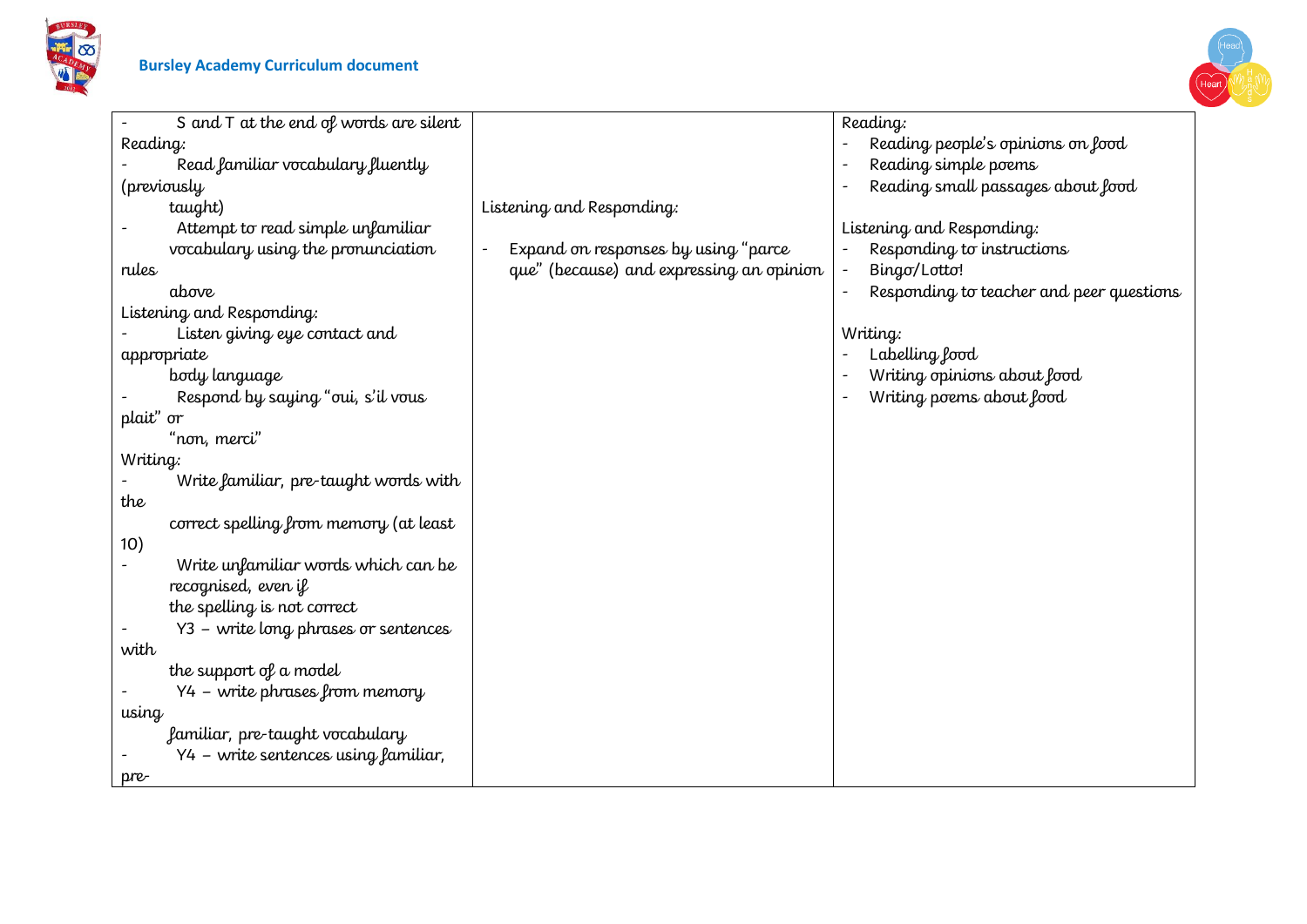



| taught vocabulary with only some  |  |
|-----------------------------------|--|
| support,                          |  |
| , reminders from teacher.<br>e.g. |  |

| Crucial Knowledge - Shadow Puppets<br>(Spring)                                                                                                                                                                                                                                                                                                                                                                                                                                                                                                                                                                                                       | Expanded Knowledge                                                                                                                                                                                                                                                                | Intent/Prove                                                                                                                                                                                                                                                                                                                                                                                                                                                                                                                                                         |
|------------------------------------------------------------------------------------------------------------------------------------------------------------------------------------------------------------------------------------------------------------------------------------------------------------------------------------------------------------------------------------------------------------------------------------------------------------------------------------------------------------------------------------------------------------------------------------------------------------------------------------------------------|-----------------------------------------------------------------------------------------------------------------------------------------------------------------------------------------------------------------------------------------------------------------------------------|----------------------------------------------------------------------------------------------------------------------------------------------------------------------------------------------------------------------------------------------------------------------------------------------------------------------------------------------------------------------------------------------------------------------------------------------------------------------------------------------------------------------------------------------------------------------|
| Vocabulary:<br>Est-ce-que ____________?<br>Voulez-vous __________?<br>Intonation for a question.<br>Pronunciation:<br>$Ch = sh$<br>$Es = ay$<br>$J = jsh$<br>Accents affect the "e" sound $\acute{e}$ = ay<br>and $\dot{e}$ = e (as in bet)<br>S and $T$ at the end of words are silent<br>Reading:<br>Read familiar vocabulary fluently<br>(previously taught)<br>Attempt to read simple unfamiliar<br>vocabulary using the<br>pronunciation rules above<br>Listening and Responding:<br>Listen giving eye contact and appropriate<br>body language<br>Listen for key words (familiar words) to<br>respond, even if you don't know all the<br>words | Vocabulary:<br>Specific vocabulary relating to The Very<br>Hungry Caterpillar<br>Specific adjectives related to food<br>Relating adjective endings to le, la, les<br>Listening and Responding:<br>Expand on responses by using "parce<br>que" (because) and expressing an opinion | Vocabulary:<br>Using vocabulary in sentences in writing<br>and verbally<br>Asking questions about food in writing<br>and verbally<br>Translating simple sentences<br>$\overline{a}$<br>Pronunciation:<br>Pronouncing familiar words correctly<br>when speaking French<br>Pronouncing familiar and simple<br>unfamiliar words correctly when reading<br>in French<br>Reading:<br>Reading The Very Hungry Caterpillar<br>Listening and Responding:<br>Responding to instructions<br>Responding to teacher and peer questions<br>Re-telling The Very Hungry Caterpillar |
|                                                                                                                                                                                                                                                                                                                                                                                                                                                                                                                                                                                                                                                      |                                                                                                                                                                                                                                                                                   |                                                                                                                                                                                                                                                                                                                                                                                                                                                                                                                                                                      |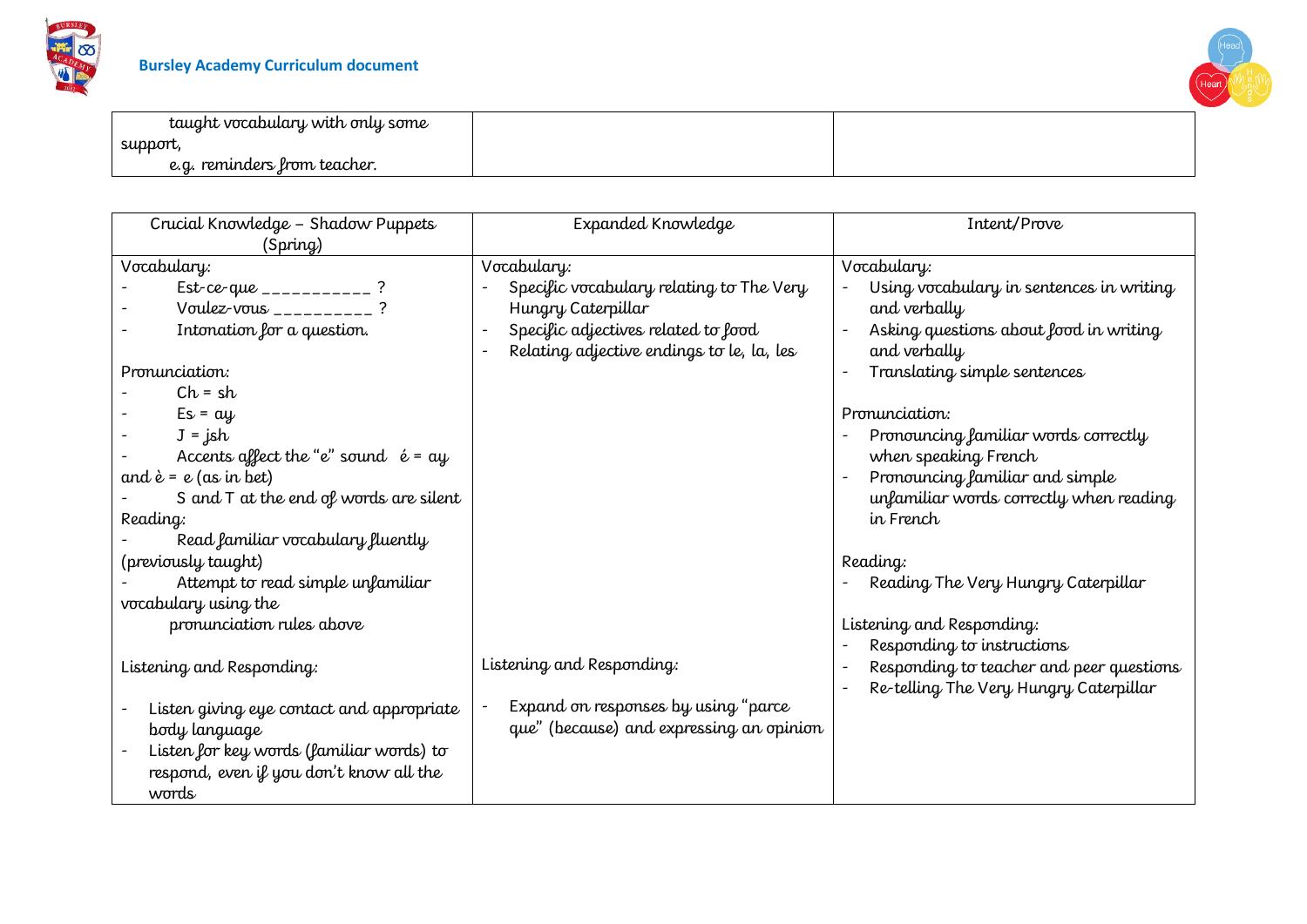



| Be able to ask for a phrase to be repeated         |  |
|----------------------------------------------------|--|
| il not understood "Répétez, s'il vous              |  |
| plait?"                                            |  |
| Respond by saying "oui, s'il vous plait" or $\mid$ |  |
| 'non, merci"                                       |  |

| Expanded Knowledge                                              | Intent/Prove                                                                                                                                                            |
|-----------------------------------------------------------------|-------------------------------------------------------------------------------------------------------------------------------------------------------------------------|
|                                                                 |                                                                                                                                                                         |
|                                                                 | Vocabulary:                                                                                                                                                             |
|                                                                 | Using vocabulary in sentences in writing                                                                                                                                |
| Hungry Caterpillar                                              | and verbally                                                                                                                                                            |
| Specific adjectives related to food<br>$\overline{\phantom{a}}$ | Asking questions about food in writing                                                                                                                                  |
| Relating adjective endings to le, la, les                       | and verbally                                                                                                                                                            |
|                                                                 | Translating simple sentences                                                                                                                                            |
|                                                                 |                                                                                                                                                                         |
|                                                                 | Pronunciation:                                                                                                                                                          |
|                                                                 | Pronouncing familiar words correctly                                                                                                                                    |
|                                                                 | when speaking French                                                                                                                                                    |
|                                                                 | Pronouncing familiar and simple                                                                                                                                         |
|                                                                 | unfamiliar words correctly when reading                                                                                                                                 |
|                                                                 | in French                                                                                                                                                               |
|                                                                 |                                                                                                                                                                         |
|                                                                 | Reading:                                                                                                                                                                |
|                                                                 | Reading The Very Hungry Caterpillar                                                                                                                                     |
|                                                                 |                                                                                                                                                                         |
|                                                                 | Listening and Responding:                                                                                                                                               |
|                                                                 | Responding to instructions                                                                                                                                              |
|                                                                 | Responding to teacher and peer questions                                                                                                                                |
|                                                                 | Re-telling The Very Hungry Caterpillar                                                                                                                                  |
|                                                                 |                                                                                                                                                                         |
|                                                                 |                                                                                                                                                                         |
|                                                                 |                                                                                                                                                                         |
|                                                                 | Vocabulary:<br>Specific vocabulary relating to The Very<br>Listening and Responding:<br>Expand on responses by using "parce<br>que" (because) and expressing an opinion |